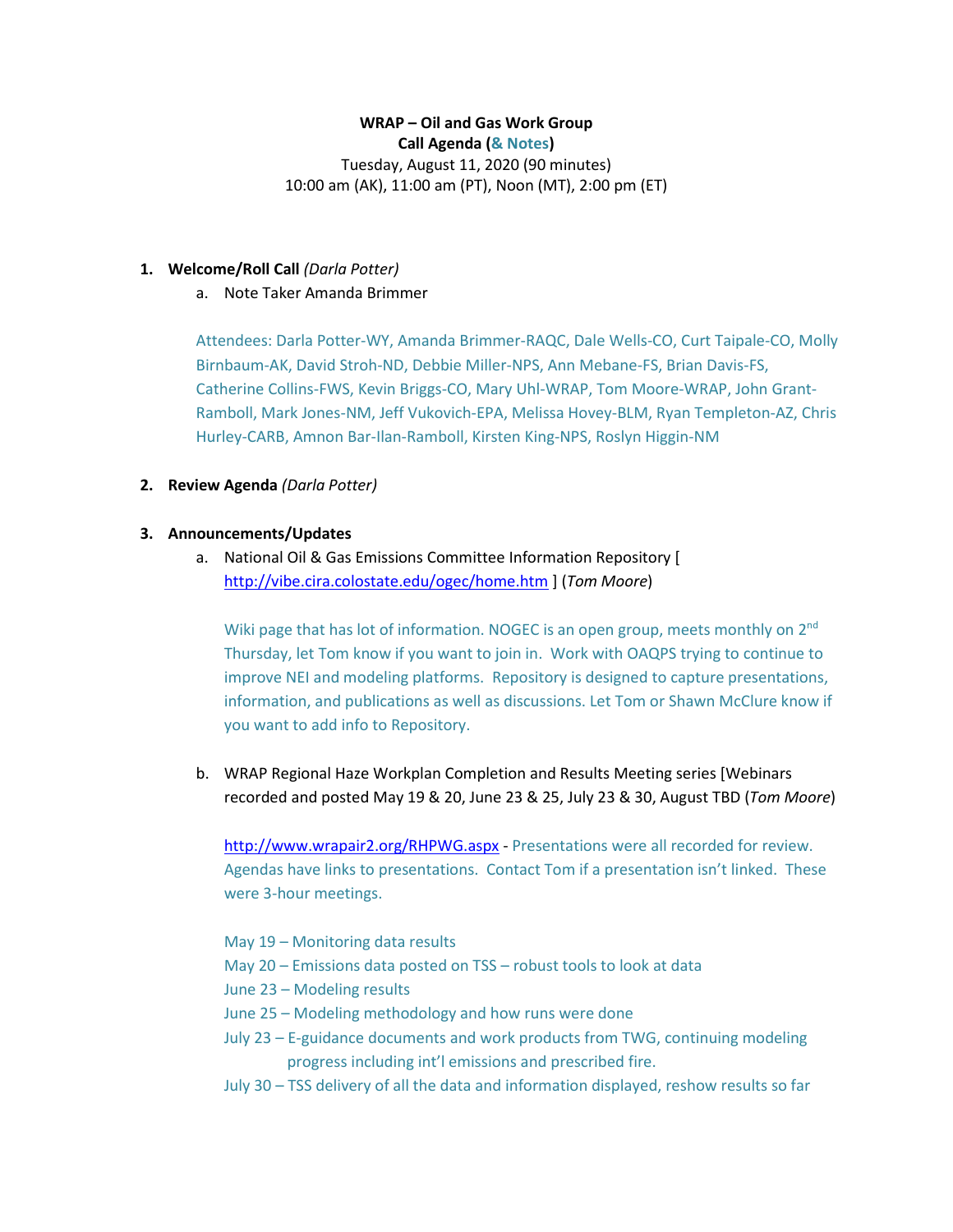Another to be scheduled later in August to present products from the Tribal Data WG. There will also be some remodeling done, which will be presented end of Sept and into Oct.

c. WRAP TSS Status Update [<https://views.cira.colostate.edu/tssv2/> ] (*Mark Jones*)

Don't have dates for new modeling runs, but early Oct. is anticipated when info may be available. On TSS, quite a bit of information currently posted including background information on monitoring and trends. Waiting on modeling results to create graphs. Effort to get data on TSS as soon as it is available.

d. Other announcements from work group members/advisors

None

**4. WRAP/WAQS Modeling Platform - Additional BLM-supported Emissions Inventory and Source Apportionment Work** *(Tom Moore)*

Partnering management of this between Tom and Melissa. This is a project under the IWDW and is intended to extend the Regional Haze Modeling Platform work going on right now. Started work to build information needed for modeling that will follow the RH modeling. Couple of paths where BLM has helpful insight to take work from OGWG and allocate it into federal, tribal, and private mineral ownership and assumed assumptions for the future of what areas in the various OG basins that federal OG leasing would continue. Ramboll is working through provided spreadsheets from BLM to then use in inventories prepared by John and Amnon for ozone and PM source apportionment modeling subsequent to Regional Haze. So can tag mineral designations for O&G and perhaps other minerals. Provides sensitivity analysis on federal contributions, tribal, and then private mineral owners and what would be the AQ impacts. Concept is to provide a "special report" to do a direct comparison to the RH source appt. that did not have mineral designations for air quality impacts from federal mineral leasing. Like won't be completed until later; 4+ months or so. To be useful tool for land managers to understand AQ contribution.

Second idea: BLM does work on NEPA. Need to be able to take into account oil and gas development. Analyses are usually assembled by BLM state offices. After first round of RH work, will hopefully be able to scope out results land managers can use for ongoing for NEPA work.

Will put this on the OGWG Dec. agenda to hopefully discuss results.

## **5. Track Oil & Gas Sector and Keep Up To Date** *(Mark Jones)*

- a. Agency Roundtable: State, Federal, Local, Tribal
	- i. Initiatives / Rulemaking changes
	- ii. Market downturn impacts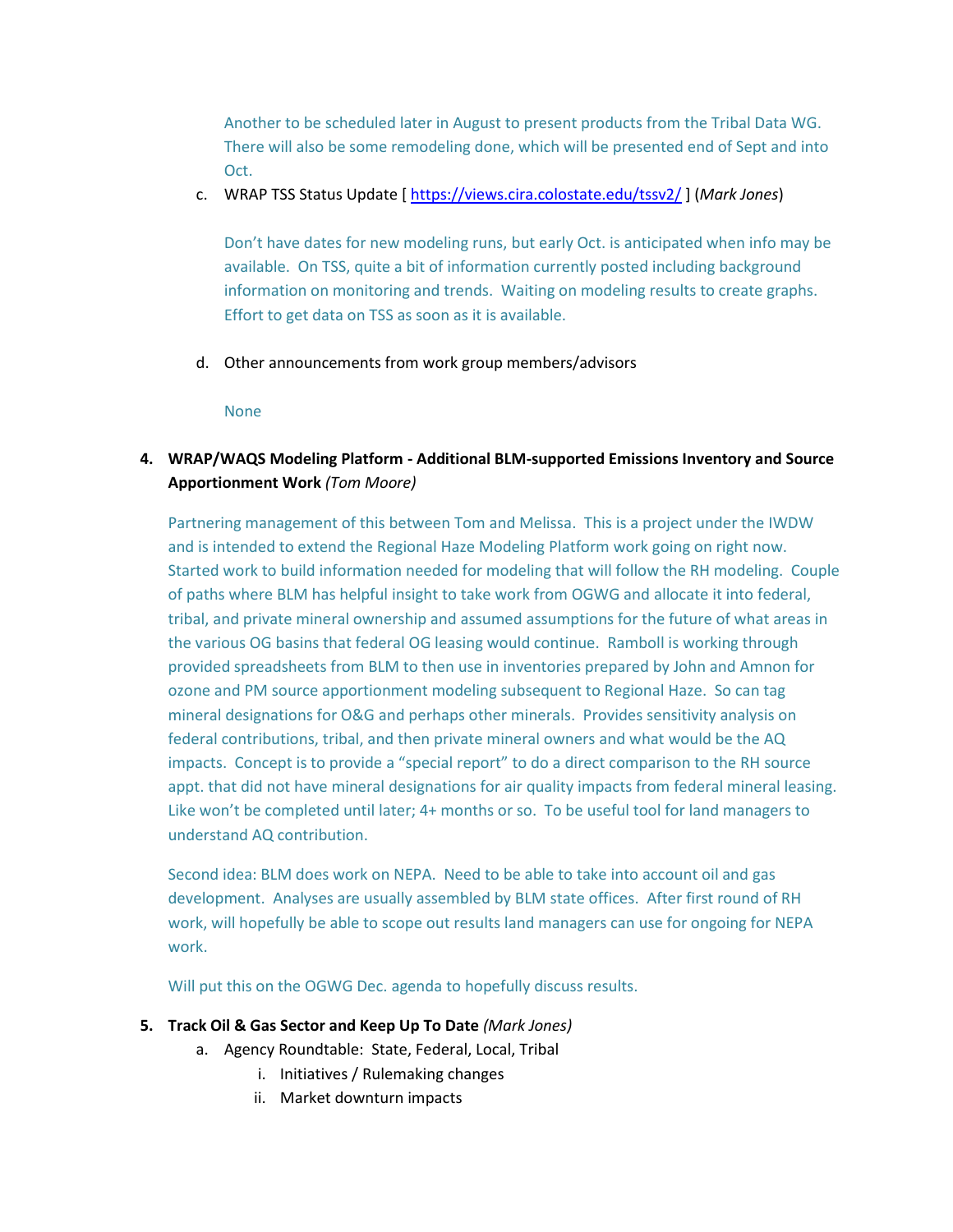#### iii. 2<sup>nd</sup> Additional Reasonable Controls

NM – Mark Jones: NMED has a lot going on. Most recent dev. Is a draft methane and precursor rule done end of last month – EO by Gov. Taken priority over RH. As written, includes overlap with most OG equipment. Sources being eval for RH; RICE, turbines, boilers and flaring. Still a draft and may be more stringent than looking at for RH. ii. Some employees being let go. Contractors are struggling too. Hard to market in field. Large refinery (26M bbls/day) will be closing at end of the year. iii. Talking to sources. 4-factor analysis is leaning towards Low Emissions Controls, NSCR, Low NOx combustion controls. Case by case – considering some controls or management gas plans for sulfur rich flaring.

AK – Molly: Working on survey form for O&G for the NEI for non-point sources. Rulemaking – slow steady decline in state for a while. New tax initiation being considered in Nov. Waiting to see what happens. Lots of workovers happening.

ND – David: Don't have any new big initiatives outside of RH that would be driving OG. Most recent change is they recently adopted NSPS OOOO & OOOOa. During last leg session, legislatures recommend they take primacy for the rules and soon our agency will be the enforcer of those rules. Market impacts are still be determined. Lots of rigs stopped in the spring due to the turndown in production. Allowed us to meet our gas capture in the state due to decrease in flaring. Now discussions are surrounding how do we continue to meet that with more drill rigs coming back on line. For OG point sources, we are evaluating from a 4-factor to see if we need to do anything to help visibility in class one area. Not strongly looking at controls for non-point right now, but not off the table.

AZ – Ryan: Not much O&G production. Have a couple of compressor stations in the state that are point sources performing 4-factor analysis on. Leaning towards LEC on one for RICE engines, but not finalized.

CO – Curt: i. in Dec. CO proposed rules on O&G reporting (reg. 7). Effects upstream and downstream sector on providing estimates on est. on all emissions (mostly related to GHG). Started recording in July 2020, and start reporting next year. Similar to WY spreadsheet, with more GHG focus. ii. Seen quite a turnaround in drilling activity  $-$  only  $\sim$  5 rigs in state. Production down about 25% in state. iii. Probably are going to have a scenario we want to look at, but probably not by Sept. 10<sup>th</sup>. RH split into 2 parts. Some retirements and other controls in Jan. 2021.

WY – Darla: i. working on field study and dev. Of "WY pond emissions calculator – WYPEC". Study based on water and air quality samples and working to develop this calculator to est. emissions with oil field water waste disposal ponds. Outreach underway for implementation. No de minimus for NSRP permitting program. Working on changes to WY guidance for industry and will be taking industry input. Will assist with permitting program and implementation for EI as well. Reach out to Darla for more info. ii. WY had last working rig laid down earlier in Aug. Total rig count is 0; only 2<sup>nd</sup> time in 136 year that has happened.